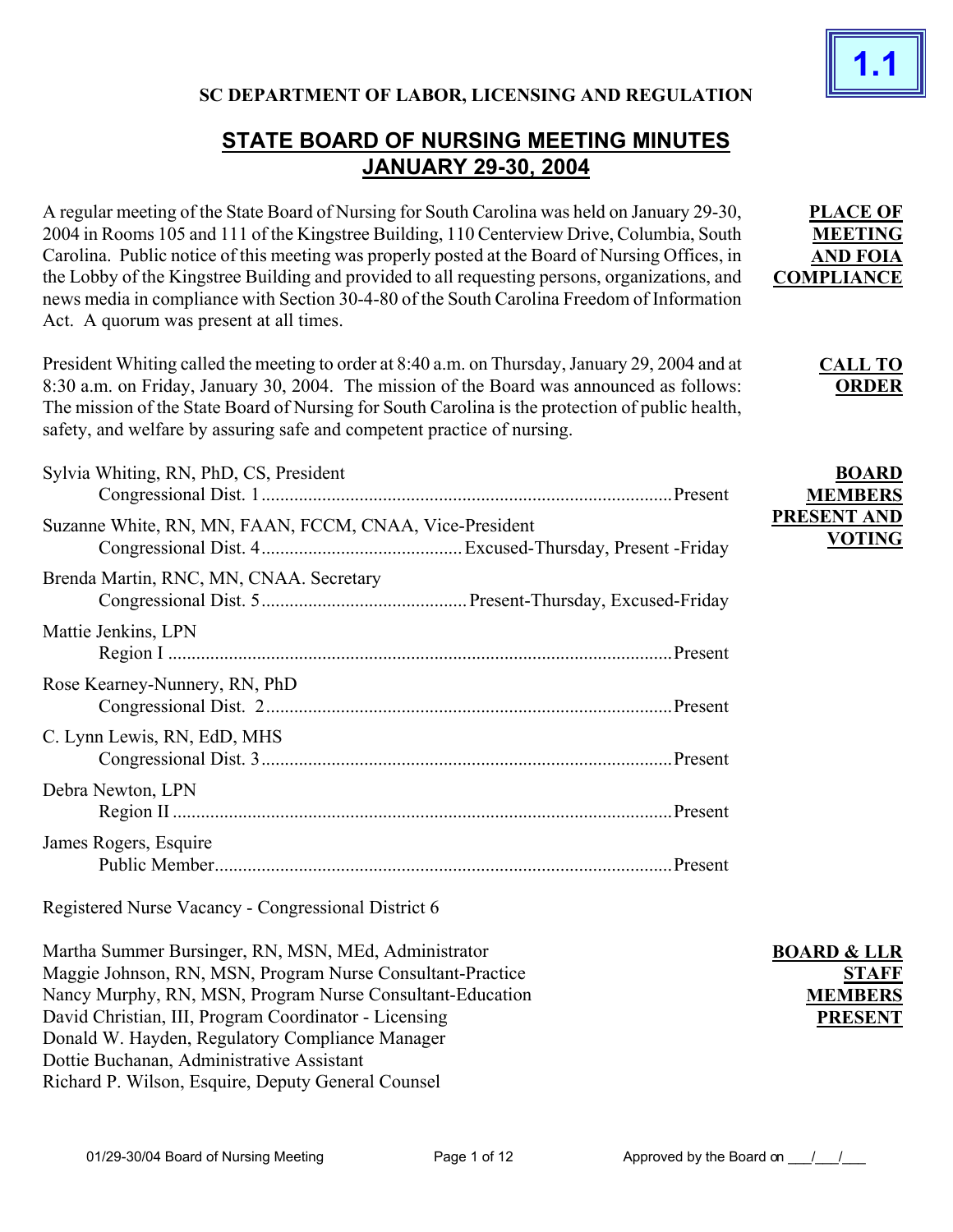A motion was made to approve the January 29-30, 2004 Board of Nursing Meeting Agenda as presented. The motion received a second. The motion carried unanimously.

#### **APPROVAL OF AGENDA**

The following items were adopted on the consent agenda:

- 2.2b Emergency Regulation Examination Repeat Frequency
- 2.3b Compact Map Update
- 2.3c Letter to American Nurses Association Regarding Compact
- 4.1 For Info: Recovering Professionals Program
- 4.3 For Info: Citizens Advocacy Center Report -Donald Hayden
- 5.3 For Info: Unlicensed Practice (Not Appearing)
- 5.4 For Info: Compliance Statistics
- 5.6 For Info: Nursing Home Complaint Summary
- 6.1 For Info: Licensure Statistics
- 6.2 For Ratification: Licensure Recommendations
- 6.3 For Info: Licensure Announcements
- 6.4 For Info: License Renewal Status
- 7.1 For Info: Summary Statistics on Advanced Practice
- 7.2 For Info: Jan. 12, 2003 Nursing Practice & Standards Committee Meeting Minutes
- 7.3 For Info: Nov. 07, 2003 Advanced Practice Committee Meeting Minutes
- 8.1 For Info: Exploring the Value of Continuing Education Mandates
- 8.2 For Info: CA Board of Registered Nursing Decision Regarding Excelsior College
- 8.3 For Info: 2004 NCLEX-RN Passing Standard
- 8.6a For Info: Piedmont Tech. College, Letter from Dr. Lex Walters
- 8.6b For Info: Piedmont Tech. College NCLEX Passing Rate Def. Citation Follow-up
- 8.8 For Info: Conway School of Practical Nursing Program Closing
- 8.10 For Info: 2003 Practice Analysis of Newly Licensed Practical/Voc. Nurses in U.S.

A motion was made to adopt the Consent Agenda with the removal of items 5.1 December 4, 2003 Disciplinary Review Committee (DRC) Minutes and 5.2 November 13, 2003 Investigative Review Committee (IRC) Minutes. The motion received a second. The motion carried unanimously. **MOTION**

The minutes of the November 20, 2003 Board of Nursing Meeting were presented to the Board for review and approval. **APPROVAL OF MINUTES**

A motion was made to approve the November 20, 2003 Board of Nursing Meeting Minutes as presented. The motion received a second. The motion carried unanimously.

## **ADMINISTRATOR'S REPORT**

#### Institute of Regulatory Excellence

The National Council of State Boards of Nursing, Inc. (NCSBN) selected Board Administrator Martha Bursinger as a fellow in the first Annual Institute of Regulatory Excellence (Institute). Ms. Bursinger was one of only 25 applicants nationwide to be chosen for this program. The Institute will assist regulators in their professional development by providing opportunities for both education and networking with others. Fellows will complete a research project addressing

## **APPROVAL OF CONSENT AGENDA**

**LLR / STAFF UPDATE**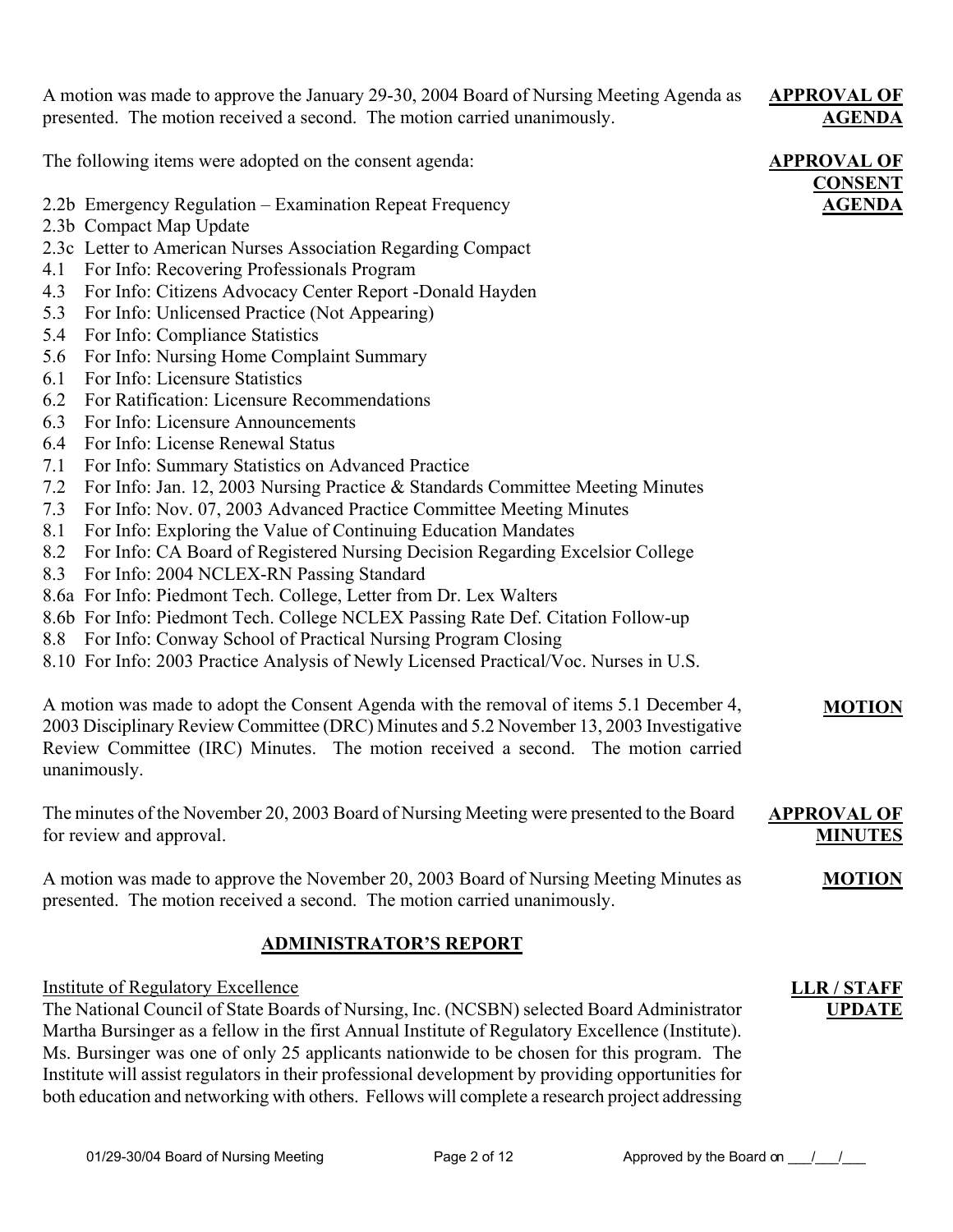a nursing issue. Ms. Bursinger will develop an administrative plan/template for medication administration by unlicensed assistive personnel for her project. In January, the first seminar focused on "Public Policy Development and the Role of Nursing Regulators."

#### Board Newsletter

Board members liked the magazine format newsletter presented at the last meeting by Virginia Roberts of Publishing Concepts, Inc. who publishes newsletter magazines for several boards of nursing throughout the country. There is no charge to the boards of nursing for this magazine. The cost of the magazine is paid for by advertising. Boards of nursing provide articles and filler articles are available for times when there are not enough articles to fill board space. Staff will verify who approves advertisements and how long the contract runs. It was suggested that when the Nurse Practice Act passes that an announcement with a web link be published in the magazine and that a different section of the Nurse Practice Act be highlighted each issue. It was also suggested that articles on ethics and boundaries be published.

A motion was made to begin utilizing the magazine style newsletter with Publishing Concepts, Inc. but continue to publish information in the SC Nurse as usual. The motion received a second. The motion carried unanimously.

#### Nurse Practice Act Update

The Nurse Practice Act bill was not introduced in the Senate on January 27, 2004 as expected but should be introduced shortly. Senator Verne Smith, Chair of the Senate Labor, Commerce and Industry Committee (LCI) will be the primary sponsor with Senators Fair, Knotts, Thomas, Martin, Land, Moore and Alexander adding their names as co-sponsors. Ms. Bursinger spoke with Martha Craig of the Senate LCI Committee where the bill will be sent upon introduction. Ms. Craig offered some suggestions and asked some questions including why an additional public member was being added. It was explained that the Director of the Department of Labor, Licensing and Regulation asked for this change. Nationally more public members are being added to licensing boards. The SC Pharmacy Association stated they wanted an amendment adding "and prepared by authorized provider" to Section 40-33-40 regarding an exemption for nurses dispensing in SC Department of Health and Environmental Control clinics. This section is not new. It has been in the act for many years. Any amendments would be taken up in committee. Ms. Bursinger has spoken with a number of legislators, South Carolina Pharmacy Association, SC Medical Association, Academy of Family Physicians, SC Nurses Association and SC Association of Nurse Anesthetists, who have all given their support. We are not aware of any opposition at this time.

House Bill 4464 was introduced to enact the Medical Malpractice and Patient Safety Reform Act. The bill allows the Department of Insurance to place an assessment on medical malpractice insurance premiums to generate revenues to carry out the bill provisions. The bill allows the Board of Medical Examiners to establish fees to generate revenue to enable the board to perform its duties and responsibilities under the provisions of this bill. This bill a1so requires the Budget and Control Board in conjunction with the Department of Insurance and the Board of Medical Examiners to develop procedures for providing certain information to various parties.

The Board is also tracking House Bill 3744 regarding frivolous lawsuits.

**MOTION**

## **LEGISLATION**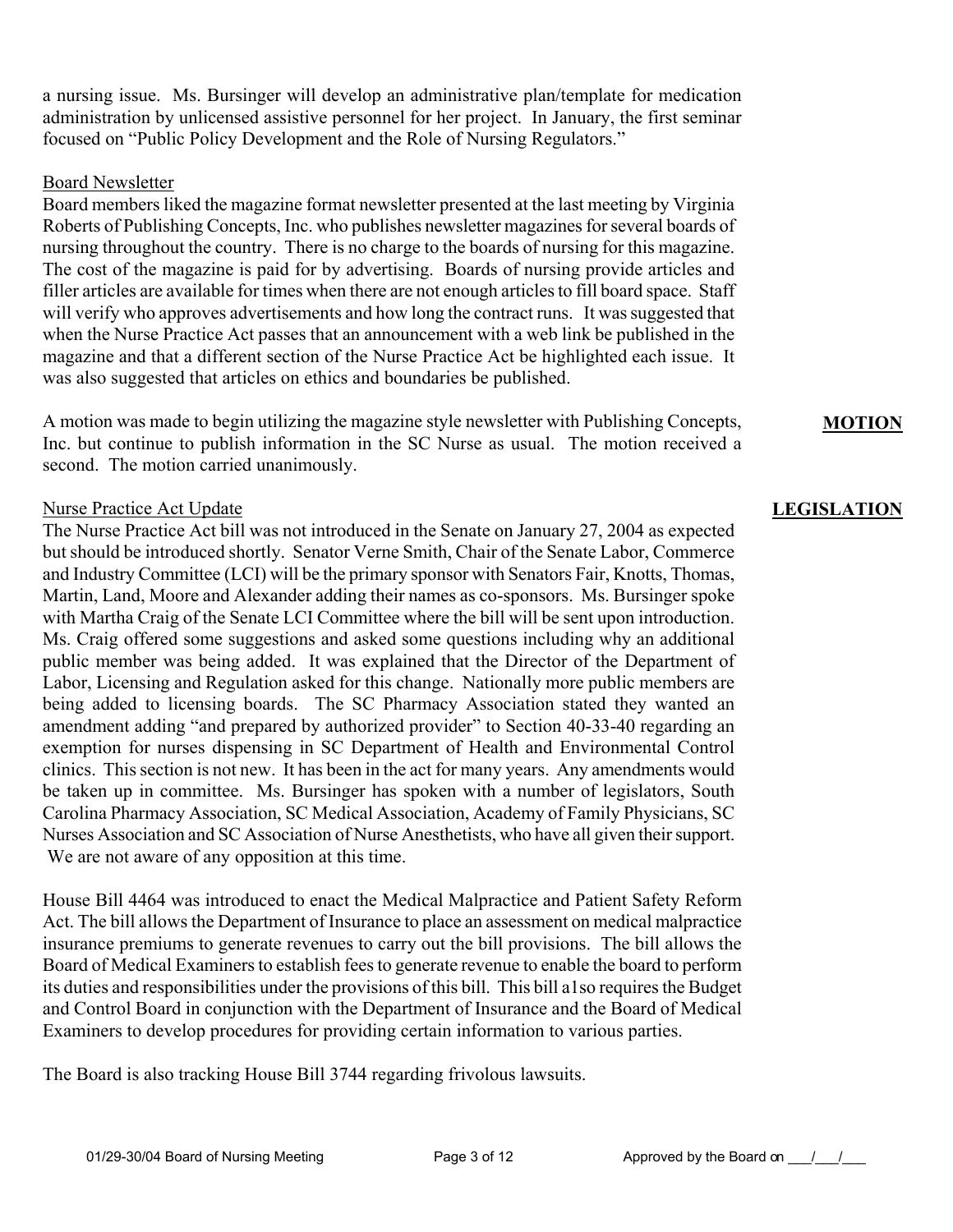01/29-30/04 Board of Nursing Meeting Page 4 of 12 Approved by the Board on  $\frac{1}{2}$ 

Mid-Year Meeting The Board discussed the National Council of State Boards of Nursing Mid-Year Meeting scheduled for March 3-6, 2004 in Chicago, Illinois. Governor Sanford has asked all state agencies to limit out-of-state travel. Requests for Board President Sylvia Whiting and Board Administrator, Martha Bursinger to attend this meeting will be submitted to the Department of Labor, Licensing and Regulation Administration for approval.

## **PRESIDENT'S REPORT**

President Whiting introduced C. Lynn Lewis, RN, EdD, MHS. Dr. Lewis was appointed by the Governor on January 13, 2004 to represent Congressional District Three. Board Members and staff welcomed Dr. Lewis.

The Board thanked Dr. Rose Kearney-Nunnery for her dedication and service to the Board as President for the past two years.

President Whiting distributed a list of possible items to be discussed at the 2004 Strategic Planning Retreat. She asked that prior to the next meeting, Board Members and staff provide her with additional information to be considered for the Retreat agenda.

Motion to hold the 2004 Strategic Planning Retreat on May 19, 2004 prior to the May 2004 Board Meeting. The motion received a second. The motion carried unanimously.

## **REPORTS/UPDATES**

It was reported that the Advisory Committee on Nursing (ACON) reviewed the drafted position statement regarding medication administration in a school setting at their December 2003 meeting and deferred comment until their February meeting. Some revisions have been made and the position statement will be taken back to ACON for further review. Cathy Young Jones reported that a statewide school nurse task force has been setup and will review this statement. The position statement will be presented to the Board again after further review by both of these groups. There is concern that this may open medication administration by unlicensed assistive personnel (UAP) in other areas.

It was decided that the School Nurse and Unlicensed Assistive Personnel (UAP) Task Forces should remain separate due to the complexity of the issues. The Board had previously endorsed the concept of Level II Certified Nursing Assistants; however, any additional license categories would require Department of Labor, Licensing and Regulation (LLR) approval.

## **REGULATORY COMPLIANCE**

The Board reviewed agenda item numbers 5.1 - December 4, 2003 Disciplinary Review Committee (DRC) Minutes and 5.2 - November 13, 2003 Investigative Review Committee (IRC) Minutes, which were removed from the Consent Agenda.

A motion was made to approve December 4, 2003 Disciplinary Review Committee (DRC) Minutes and November 13, 2003 Investigative Review Committee (IRC) Minutes with editorial

#### **UAP / SCHOOL NURSE TASK FORCE**

**DRC & IRC MINUTES**

**MOTION**

**NATIONAL COUNCIL OF STATE BOARDS OF NURSING (NCSBN)**

> **NEW BOARD MEMBER**

**FORMER PRESIDENT**

**MOTION**

**STRATEGIC PLANNING RETREAT**

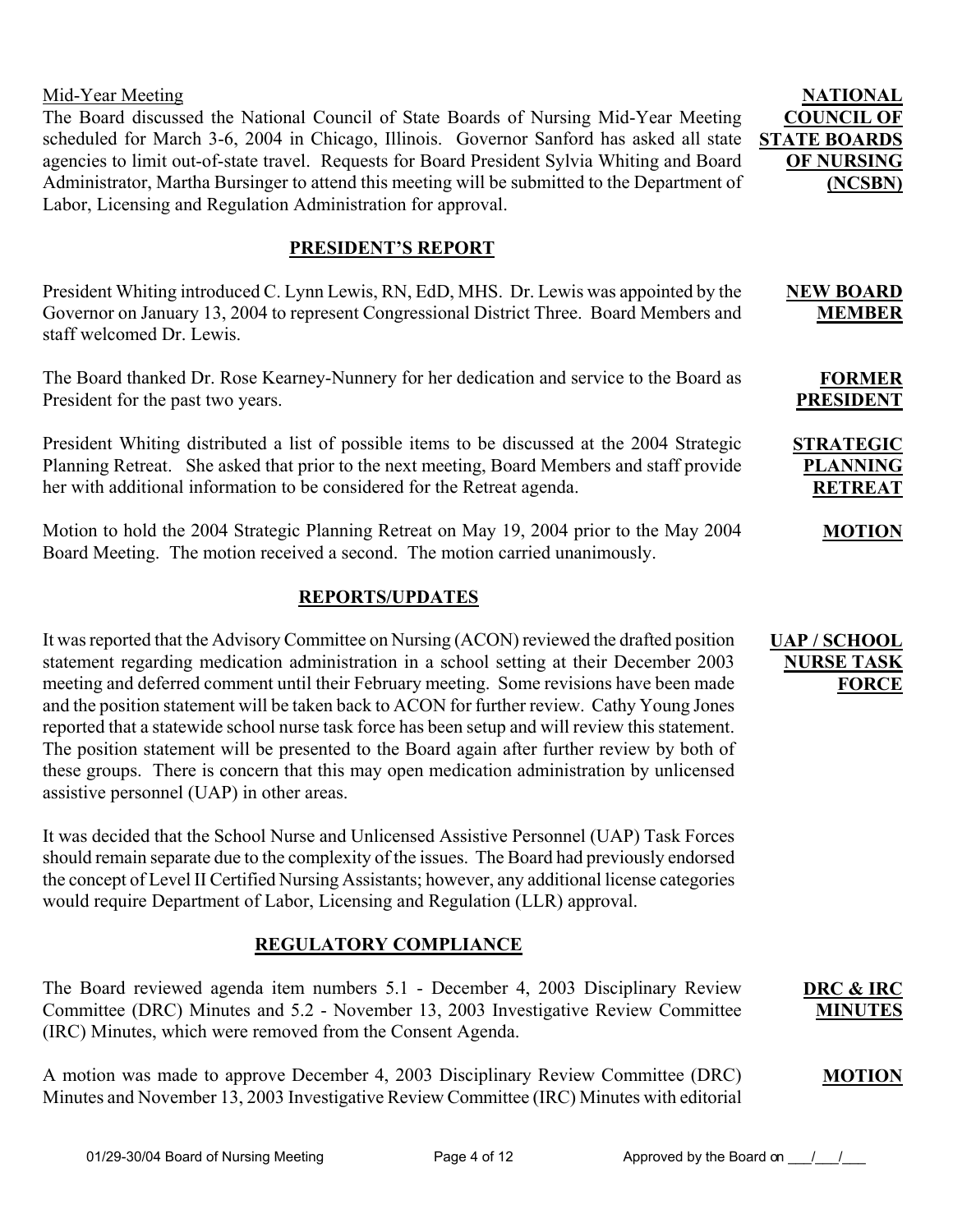changes. The motion received a second. The motion carried unanimously.

The Board reviewed cases and recommendations from the hearing panel. Respondents appeared before the Board.

5.5a Respondent was properly notified and appeared without counsel to respond to questions from the Board. In their Findings of Fact and Conclusions of Law, the Hearing Panel found that Respondent was in violation of Section 40-35-935(g) and Regulations 91-19(c) and 91-  $19(c)(3)(g)$ . The Hearing Panel recommended that Respondent's license be suspended indefinitely; Respondent may apply for reinstatement after one year from the date of full compliance with the Recovering Professionals Program (RPP); and Respondent's license shall not be reinstated until proof of compliance with February 2003 Board Order.

A motion was made to accept the Hearing Panel's Findings of Fact, Conclusions of Law and Recommendation that Respondent's license be suspended indefinitely; that Respondent may apply for reinstatement after one year from the date of full compliance with the Recovering Professionals Program (RPP); and that Respondent's license shall not be reinstated until proof of compliance with February 2003 Board Order. The motion received a second. The motion carried unanimously.

5.5b Respondent was properly notified and but did not appear to respond to questions from the Board due to inclement weather. Respondent notified the Board and stated that there were no objections to the hearing proceeding. In their Findings of Fact and Conclusions of Law, the Hearing Panel found that Respondent was in violation of Sections 40-35-935(b) and (g) and Regulation 91-19(c)(3)(f). The Hearing Panel recommended that Respondent's license continue in a suspended status provide that suspension may be stayed and Respondent allowed to resume practice only after the Board receives a positive written evaluation from the Recovering Professionals Program (RPP) indicating Respondent's fitness, rehabilitation and ability to safely practice nursing; upon reinstatement Respondent's license shall be placed on probation requiring continued participation in the RPP; practice will be restricted to an approved employment setting registered nurse on-site, on-shift supervision, with no home health or agency work, and quarterly employer reports.

A motion was made to accept Hearing Panel's Findings of Fact, Conclusions of Law and Recommendation that Respondent's license continue in a suspended status provided that the suspension may be stayed and that Respondent allow to resume practice only after the Board receives a positive written evaluation from the Recovering Professionals Program (RPP) indicating Respondent's fitness, rehabilitation and ability to safely practice nursing; that upon reinstatement Respondent's license shall be placed on probation requiring continued participation in the RPP; practice will be restricted to an approved employment setting registered nurse on-site, on-shift supervision, with no home health or agency work, and quarterly employer reports. The motion received a second. The motion carried unanimously.

5.5c Respondent was properly notified and appeared without counsel to respond to questions from the Board. A Memorandum of Agreement and Stipulations was presented wherein Respondent admits to violation of Section 40-33-935(g) and Regulation 91-19(c)(3)(f).

#### **CERTIFIED PANEL REPORTS**

#### **MOTION**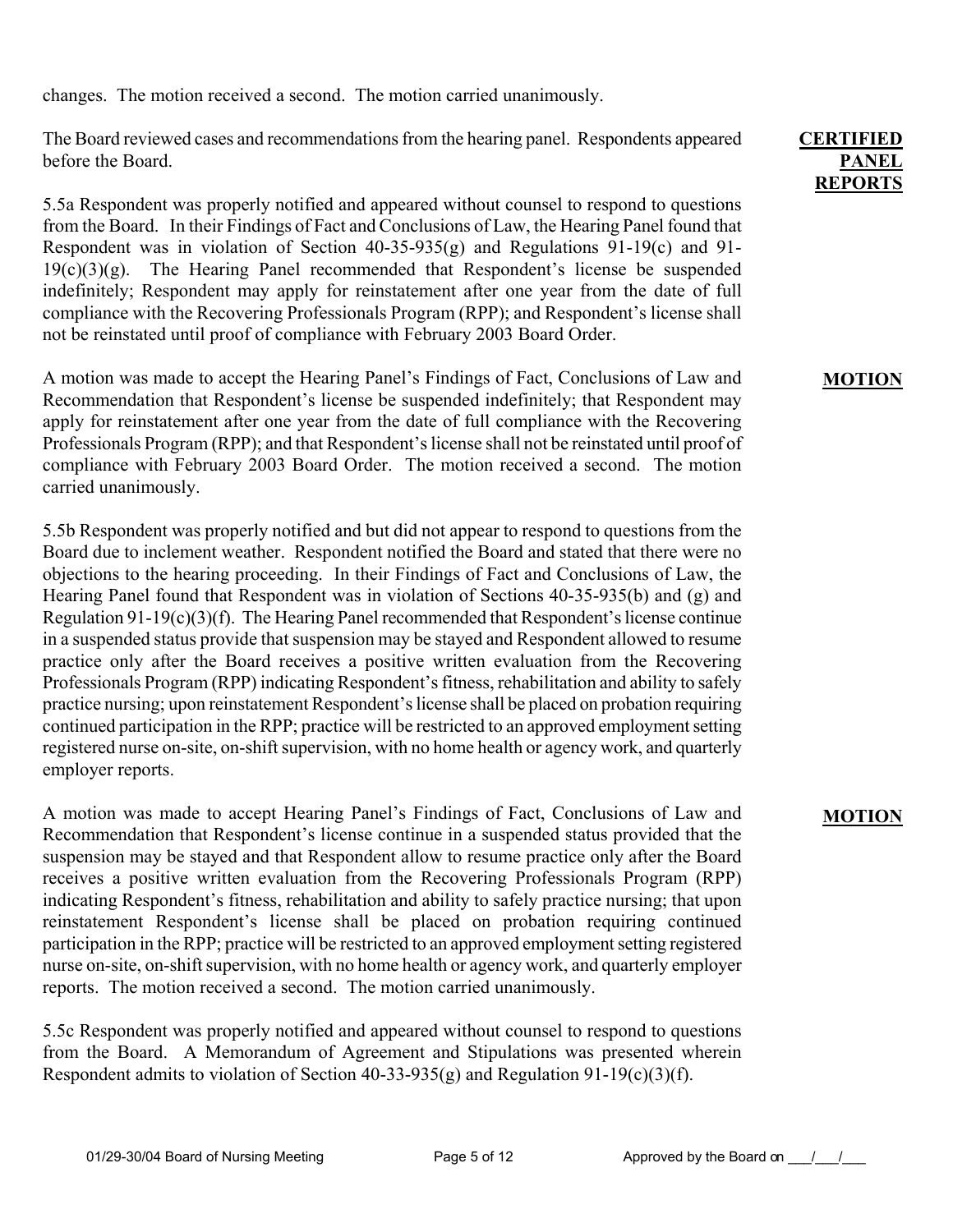| A motion was made to go into executive session to receive legal counsel. The motion received a<br>second. The motion carried unanimously.                                                                                                                                                                                                                                                                                                                                                                                                                        | <b>MOTION</b> |
|------------------------------------------------------------------------------------------------------------------------------------------------------------------------------------------------------------------------------------------------------------------------------------------------------------------------------------------------------------------------------------------------------------------------------------------------------------------------------------------------------------------------------------------------------------------|---------------|
| A motion was made to return to public session. The motion received a second. The motion<br>carried unanimously.                                                                                                                                                                                                                                                                                                                                                                                                                                                  | <b>MOTION</b> |
| A motion was made to continue the suspension pending a written favorable report from<br>Respondent's psychiatrist on ability to practice safely, with a positive report stay suspension,<br>that within six months of final order Respondent attend a legal aspects workshop and to impose<br>a two-year probationary status requiring registered nurse on-site, on-shift supervision, in an<br>approved employment setting with no home health or agency work, and quarterly employer<br>reports. The motion received a second. The motion carried unanimously. | <b>MOTION</b> |
| 5.5d Dr. Whiting recused herself due to prior knowledge of the Respondent. Board Secretary<br>Brenda Martin presided for this case. Respondent was properly notified and appeared with<br>Bidwell Moore, Attorney at Law to respond to questions from the Board. In their Findings of<br>Fact and Conclusions of Law, the Hearing Panel found that the State did not prove by<br>preponderance of the evidence that the Respondent violated the Nurse Practice Act. The<br>Hearing Panel recommended dismissal of the complaint.                                 |               |
| A motion was made to go into executive session to receive legal counsel. The motion received a<br>second. The motion carried unanimously.                                                                                                                                                                                                                                                                                                                                                                                                                        | <b>MOTION</b> |
| A motion was made to return to public session. The motion received a second. The motion<br>carried unanimously.                                                                                                                                                                                                                                                                                                                                                                                                                                                  | <b>MOTION</b> |
| A motion was made to accept the Hearing Panel's Findings of Fact, Conclusions of Law and<br>Recommendation that the case be dismissed. The motion received a second. The motion<br>carried unanimously.                                                                                                                                                                                                                                                                                                                                                          | <b>MOTION</b> |
| 5.5e Dr. Whiting recused herself due to prior knowledge of the case. Board Secretary Brenda<br>Martin presided for this case. Respondent was properly notified and appeared without counsel<br>to respond to questions from the Board. In their Findings of Fact and Conclusions of Law, the<br>Hearing Panel found that Respondent was in violation of Sections 40-1-110(f) and (h). The<br>Hearing Panel recommended that Respondent's license be revoked.                                                                                                     |               |
| A motion was made to go into executive session to receive legal counsel. The motion received a<br>second. The motion carried unanimously.                                                                                                                                                                                                                                                                                                                                                                                                                        | <b>MOTION</b> |
| A motion was made to return to public session. The motion received a second. The motion<br>carried unanimously.                                                                                                                                                                                                                                                                                                                                                                                                                                                  | <b>MOTION</b> |
| A motion was made to accept the Hearing Panel's Findings of Fact, Conclusions of Law and<br>Recommendation that Respondent's license be revoked. The motion received a second. The<br>motion carried with four ayes and one abstention by Mr. Rogers.                                                                                                                                                                                                                                                                                                            | <b>MOTION</b> |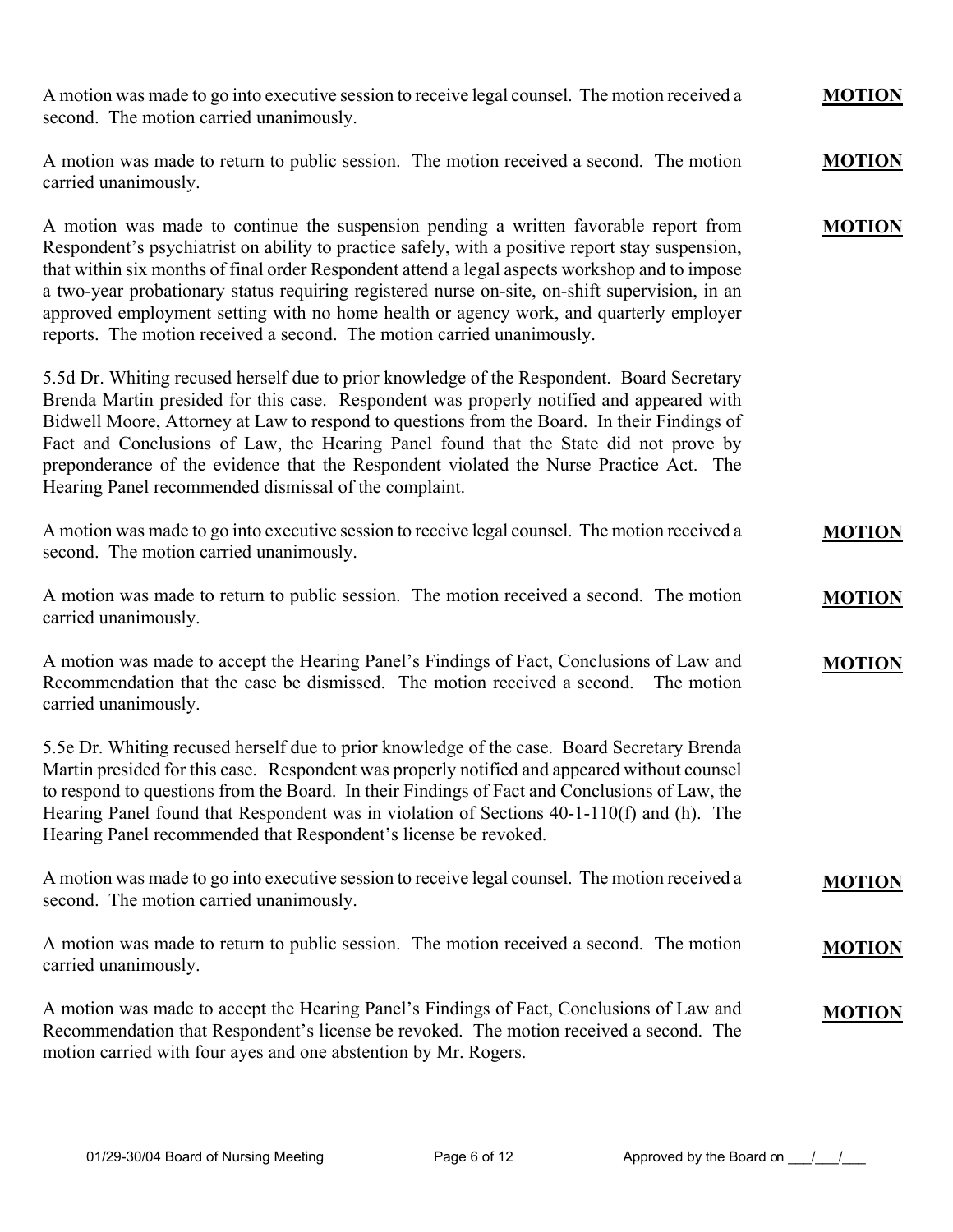## **LICENSING**

| In accordance with Board policy, licensure endorsement applicants and National Council<br>Licensure Examination (NCLEX) candidates with convictions and/or prior disciplinary action<br>appeared before the Board to respond to questions.                                                                                                                                               | <b>SPECIAL</b><br><b>APPEARANCES</b> |
|------------------------------------------------------------------------------------------------------------------------------------------------------------------------------------------------------------------------------------------------------------------------------------------------------------------------------------------------------------------------------------------|--------------------------------------|
| 6.6a Registered Nurse Endorsement Applicant – Applicant was properly notified and appeared<br>without counsel to respond to questions from the Board.                                                                                                                                                                                                                                    |                                      |
| A motion was made to approve endorsement into South Carolina as a Registered Nurse<br>contingent upon favorable check the records of the other states indicating that the licenses are<br>unencumbered and the criminal record was reported to each of the states. The motion received a<br>second. The motion carried with one nay vote.                                                | <b>MOTION</b>                        |
| 6.6b NCLEX-PN Candidate - Candidate was properly notified and appeared without counsel to<br>respond to questions from the Board.                                                                                                                                                                                                                                                        |                                      |
| A motion was made to allow Candidate to take the NCLEX-RN examination and upon<br>successful completion be licensed in South Carolina as a Registered Nurse. The motion received<br>a second. The motion carried unanimously.                                                                                                                                                            | <b>MOTION</b>                        |
| 6.6c Licensed Practical Nurse Endorsement Applicant – Applicant was properly notified and<br>appeared without counsel to respond to questions from the Board.                                                                                                                                                                                                                            |                                      |
| A motion was made to allow endorsement into South Carolina as a Licensed Practical Nurse.<br>The motion received a second. The motion carried unanimously.                                                                                                                                                                                                                               | <b>MOTION</b>                        |
| 6.6d Licensed Practical Nurse Endorsement Applicant – Applicant was properly notified and<br>appeared without counsel to respond to questions from the Board.                                                                                                                                                                                                                            |                                      |
| A motion was made to approve licensure by endorsement as a Licensed Practical Nurse in South<br>Carolina and that applicant continue in the Recovering Professionals Program and to require<br>quarterly employer reports. The motion received a second. The motion carried unanimously.                                                                                                 | <b>MOTION</b>                        |
| 6.6e Licensed Practical Nurse Endorsement Applicant – Applicant was properly notified and<br>appeared without counsel to respond to questions from the Board.                                                                                                                                                                                                                            |                                      |
| A motion was made to approve licensure by endorsement as a Licensed Practical Nurse in South<br>Carolina. The motion received a second. The motion carried unanimously.                                                                                                                                                                                                                  | <b>MOTION</b>                        |
| 6.6f Licensed Practical Nurse Endorsement Applicant – Applicant was properly notified and<br>appeared before the Board to respond to questions.                                                                                                                                                                                                                                          |                                      |
| A motion was made to deny endorsement as a licensed practical nurse; in six months Applicant<br>may reapply and appear before the Board providing written documentation of favorable progress<br>from mental health counselor as well as written documentation from the New York Board of<br>Nursing that all past convictions have been reported to them. The motion received a second. | <b>MOTION</b>                        |

01/29-30/04 Board of Nursing Meeting  $P$ age 7 of 12 Approved by the Board on  $1/2$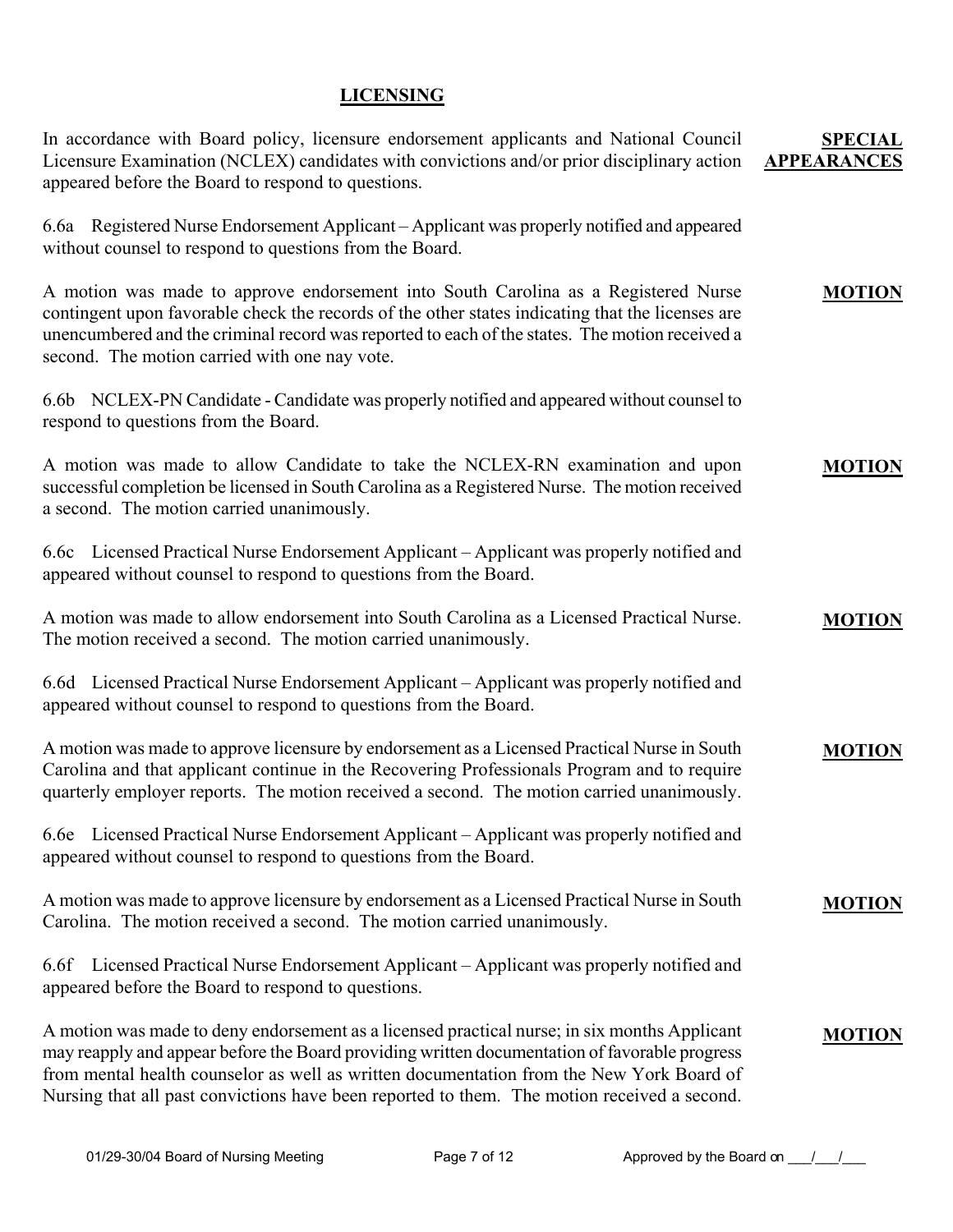The motion carried unanimously.

The Board discussed the need for verifications from all states in which an applicant is licensed if the application requires further review by policy. The Board requested that cases coming before the Board for review include verifications from all states.

Board staff has received inquiries from students currently enrolled in South Carolina registered nursing education programs who have a completed a portion their registered nurse (RN) studies and would like to take the National Council Licensure Examination (NCLEX) - Practical Nurse (PN). The National Council of State Boards of Nursing reports that 15 member boards deem students in an RN educational program as eligible to sit for the NCLEX–PN following completion of a set number of courses and if they pass the NCLEX–PN are eligible for licensure as an LPN/VN in their states. A draft LPN by Equivalency policy was presented was presented for Board review and approval. The Board is concerned about RN students' understanding of the differences in the scope of practice for an LPN and RN and at what point these are taught in their RN education programs. The NCLEX does not address scope of practice. Many employers ask RNs and LPNs to perform the same tasks. Presently, some South Carolina nursing schools are offering PN exit points in their RN education programs. Some students elect not to take the NCLEX at that exit point due to the examination cost while others elect to take the NCLEX at the exit point to gain experience in the workplace and for economic reasons.

Currently candidates in South Carolina who are unsuccessful in taking the NCLEX-RN may opt to take the NCLEX-PN. This policy would allow students who have completed a portion of the RN education program to take the NCLEX-PN. Which courses and when they are taken in the program vary from school to school. According to this new policy, the RN education program would provide a statement to the Board certifying that the applicant's course of study is substantially equivalent to a PN program approved by the Board. Schools without a PN program may not be familiar with the PN curriculum.

A motion was made to submit this proposed policy to the Advisory Committee on Nursing, Deans and Directors Council and the PN Educators seeking their input to be reported at the March 2004 Board Meeting. The motion received a second. The motion carried unanimously.

## **PRACTICE**

## Advisory Opinions

The Nursing Practice and Standards Committee (NPSC) reviewed the following advisory opinions and made recommendations:

Advisory Opinion #44 - Is it within the role and scope for the Registered Nurse (RN) to insert prostaglandin analogs (e.g. Mistoprostal) into the vagina for cervical ripening or induction of labor with a viable fetus?

Staff has received calls asking about the drugs Cervidil and Prepidil. These are prostoglandins not prostaglandin analogs. Many are not reading the word analog. The Committee suggested adding a sentence stating that the advisory opinion does not preclude the use of Cervidil and

## **LPN BY EQUIVALENC POLICY**

## **MOTION**

## **NURSING PRACTICE & STANDARDS COMMITTEE**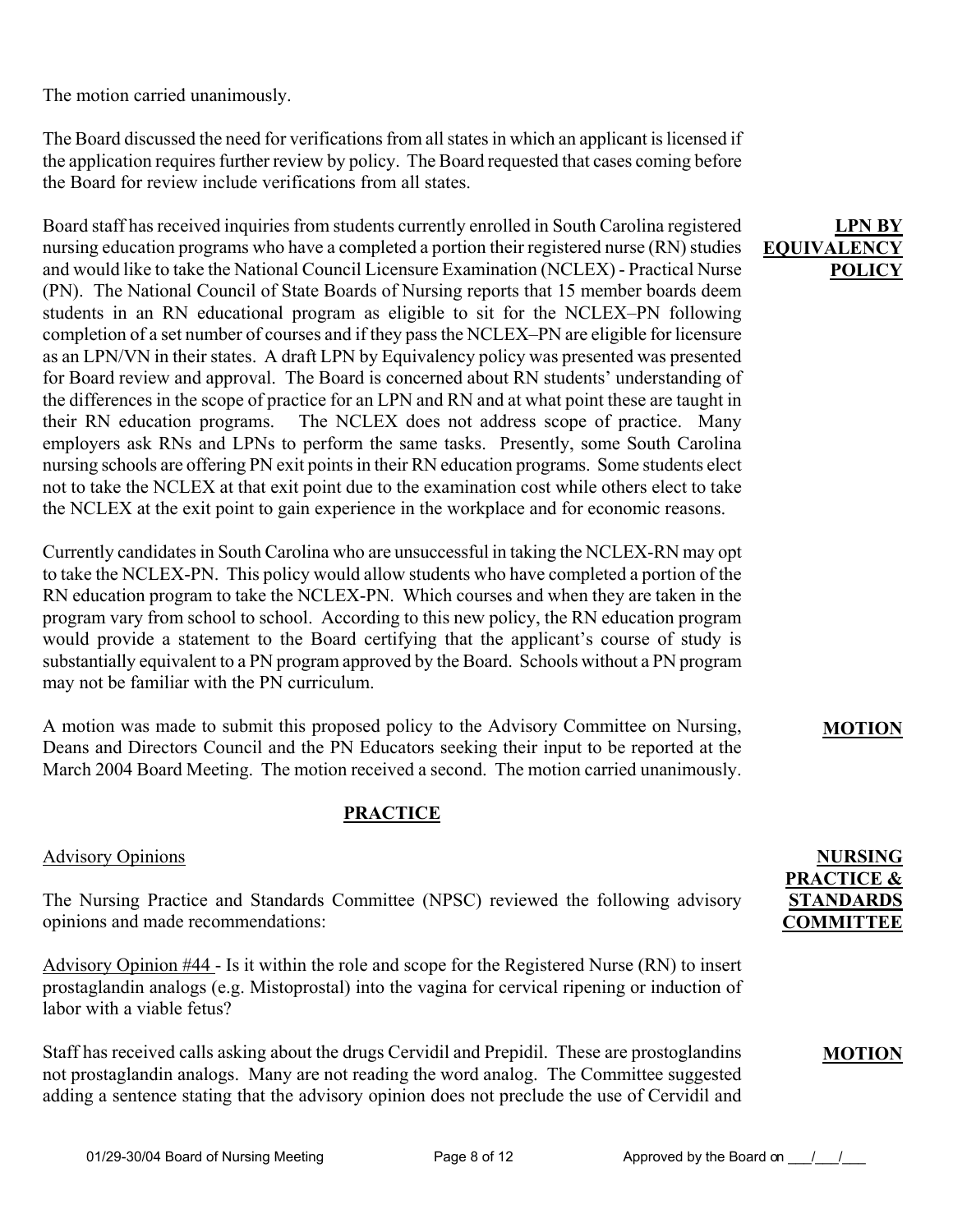Prepidil. It was suggested that a statement be added stating that the Board recognizes the difference in prostoglandins and prostaglandin analogs.

A motion was made to send Advisory Opinion #44 back to the Nursing Practice and Standards Committee for further consideration. The motion received a second. The motion carried unanimously.

Advisory Opinion  $# 50$  - Is it within the role and scope for the Registered Nurse (RN) to perform an OSHA Respiratory evaluation questionnaire and approve Respirator use?

A motion was made to send Advisory Opinion #50 back to the Nursing Practice and Standards Committee for further consideration. The motion received a second. The motion carried unanimously.

#### NPSC Membership

The Board would like to see a balance in the membership on the NPSC, which reflects the license population.

#### Proposed Curriculum

Linda Bellig appeared before the Board to discuss a proposed curriculum for controlled substances for advanced practice registered nurses (APRN) with prescriptive authority that may be expanded. Ms. Bellig reported that they have approached a private entity to see if they would like to provide this curriculum in our state. There was discussion about groups such as Area Health Education Consortium (AHEC) or possibly on-line by universities providing this education. The Board asked if all areas requested by the Board of Medical Examiners president are included. This information must be included to maintain Board of Medical Examiners support of the expansion of prescriptive authority. It was reported that the areas have been discussed and an outline has been developed. The APC will meet again in March.

#### APC Membership

The Board discussed the positions and vacancies on Advanced Practice Committee (APC). Curriculum Vitae have been received for open positions.

Dr. Kearney-Nunnery will head a task force to review committee memberships for the Nursing Practice and Standards Committee (NPSC), Advanced Practice Committee (APC) and Advisory Committee on Nursing (ACON).

Approval of the APC policy will be deferred until the task force report.

## **EDUCATION**

President Whiting recused herself and Vice President White presided over this portion of the portion.

Dr. Whiting introduced Dr. Barbara Westphal who has recently accepted the position of Chair of the Nursing Program at South Carolina State University. Dr. Westphal thanked the Board for

**ADVANCED PRACTICE COMMITTEE**

**MOTION**

**MOTION**

## **SOUTH CAROLINA STATE UNIVERSITY**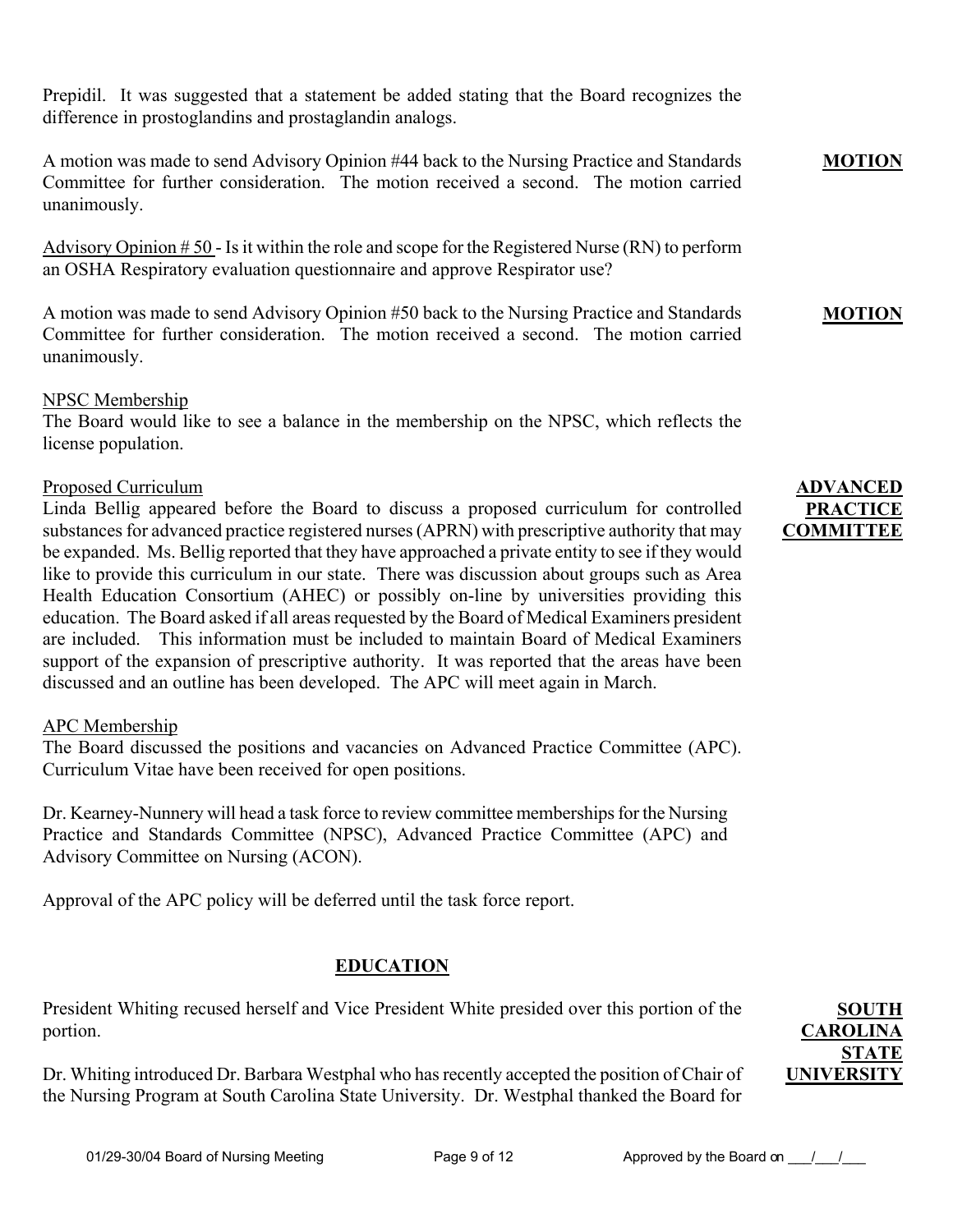their support and stated that she looks forward to working with the Board in her new position. Dr. Whiting reported that the Commission on Collegiate Nursing Education (CCNE) visit was completed in November 2003 and they have submitted all additional materials requested. They hope to receive a final report and approval in May 2004. The program still has some concerns about the National Council Licensure Examination (NCLEX) scores but do not expect to see the first true improvements reflecting the new program until 2005.

Dr. Whiting introduced Dr. Andrew Hugine, Jr., President of South Carolina State University. Dr. Hugine thanked the Board for their support of the evolving nursing education program at South Carolina State University. He said that the University is committed to this program and that all necessary resources will be allocated to make this program a success. He stated that this program is very important not only to South Carolina State University, but also to their community and to our State as a whole.

Board Members noted that there have been many changes and much progress made. Staff conducting the Site Survey stated that there were major improvements in morale in the faculty and students.

A motion was made to grant initial approval for South Carolina State University. The motion received a second. The motion carried unanimously.

#### NCLEX Passing Rate Deficiency

Dr. Rita Melton, DMD, RN, MSN, Dean at Spartanburg Technical College appeared before the Board to discuss their 2003 National Council Licensure Examination (NCLEX) passing rate deficiency. The Board outlined recommendations at its November 20, 2003 meeting regarding Spartanburg Tech's plan to address cited NCLEX deficiencies. The Board members reviewed and discussed the follow-up actions taken. They appreciated the steps taken to implement improvements and encouraged continued efforts.

## Proposed ADN Program with PN Exit Option Curriculum

The Board also reviewed the curriculum for a proposed Associate Degree Nursing (ADN) program, with Practical Nurse (PN) exit option, to begin Fall 2004. The recommendations included that Spartanburg Technical College's: 1) clarify ADN and PN exit option program course credit listings, 2) adopt the statewide articulation model guidelines of a maximum of 48 semester credit hours for a diploma in practical nursing, 3) verify course titles with the SC Technical College System Catalog of Approved Courses, and 4) list prerequisites as specific courses rather than within the program. The Board also recommended considering a math prerequisite for the clinical computations course.

A motion was made to grant approval of Spartanburg Technical College's intent to develop an Associate Degree Nursing (ADN) program with Practical Nurse (PN) multiple exit option to begin in Fall 2004, provided certain recommended changes are included. The motion received a second. The motion carried unanimously.

Proposal for Establishing an ADN Program with PN Exit Option for Fall 2004 A proposal and self-evaluation report for a new Associate Degree in Nursing (ADN) Program with a practical nurse (PN) exit point were also reviewed. The number of qualified faculty

#### **SPARTANBURG TECHNICAL COLLEGE**

**MOTION**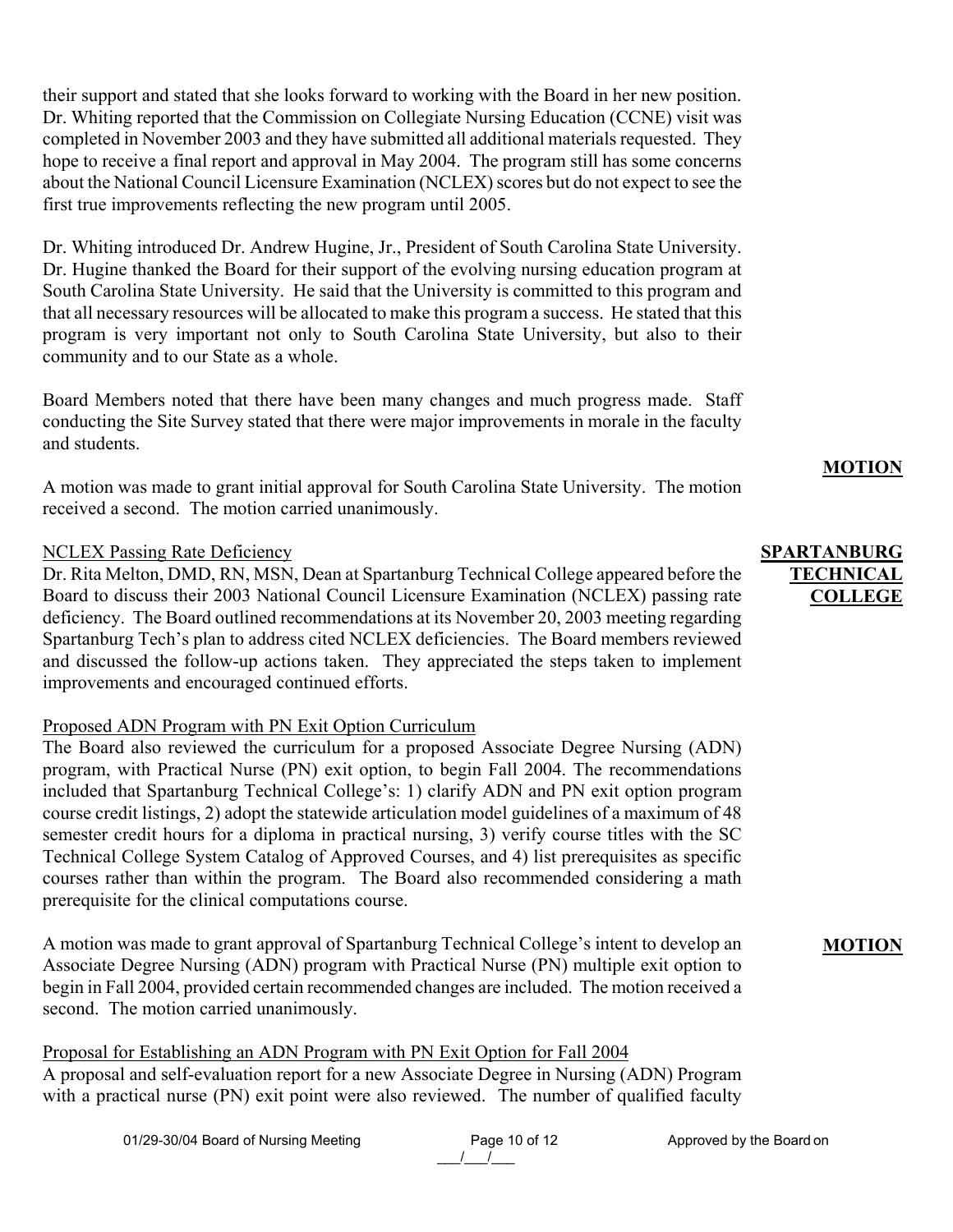available is a concern. The Board recommended that Spartanburg Technical College consider faculty with educational backgrounds from a variety of institutions and with a variety of clinical specialties when recruiting. It was recommended that a plan be developed to assure that Master's prepared faculty are hired in sufficient numbers to present the didactic content and to meet the required maximum 1:8 faculty to student ratio.

A motion was made to approve the admission of 60 students in the Spartanburg Technical College in Fall 2004 but to hold the decision on a Spring 2005 enrollment increase in abeyance until the Board reviews this request and verifies that masters prepared faculty in sufficient number are in place to present didactic contact. The motion received a second. The motion carried unanimously.

#### Intent to Implement New Seamless ADN Program with PN Exit Option in 2005

Dr. Sharon Vincent, RN, EdD, Health Science Division Chair and Associate Degree Program Director for Aiken Technical College appeared before the Board to discuss their proposed seamless Associate Degree in Nursing (ADN) program. During the discussion, concern was expressed that the conceptual framework represented a Bachelors of Science in Nursing (BSN) level program. The Board's recommendations included that Aiken Technical College: 1) clarify program course credit listings; 2) include the state technical system model guidelines; 3) consult with other associate degree nursing education programs in our state; 4) include scope of nursing practice in curriculum; 5) consider another English course; 6) require 8 credits in anatomy and physiology sequence (BIO 210 and 211) for the practical nursing program; 7) include speech and computer competencies consistent with SACS requirements; 8) reflect the nursing elective as a Humanities elective, and 9) verify course listings. Aiken Technical College is also encouraged to review the statewide articulation model guidelines for the diploma in practical nursing.

#### Increase PN Program Enrollment in August 2004

The Board also considered a request to increase the Practical Nurse (PN) Program Fall 2004 admissions to 45 students. The number of qualified faculty is a concern.

A motion was made to allow to an increase in enrollment in the Aiken Technical College Practical Nurse (PN) Program for Fall 2004 to 45 students provided they have sufficient qualified faculty and coursework appropriate for the PN program with a view toward moving to a seamless curriculum and that they appear before the Board prior to any additions to the Spring semester enrollment. The motion received a second. The motion carried unanimously.

The annual National Council Licensure Examination (NCLEX) reports are normally received in January and reported to the Board in March with letters going to the nursing programs with deficiencies within two weeks. This delays notification of the schools and required appearances before the Board. Ms. Murphy proposed that rather than bringing the statistics and list of deficient schools for approval that standardized deficiency letters be sent and reported to the Board in March. These letters would be sent out based on the 5% below annual national pass rate as required by regulation.

Motion was made to approve the Program Nurse Consultant for Education to send standardized deficiency letters when the annual National Council Licensure Examination (NCLEX) reports

#### **MOTION**

## **AIKEN TECHNICAL COLLEGE**

## **MOTION**

**ANNUAL NCLEX REPORT & DEFICIENCY NOTIFICATION PROCESS**